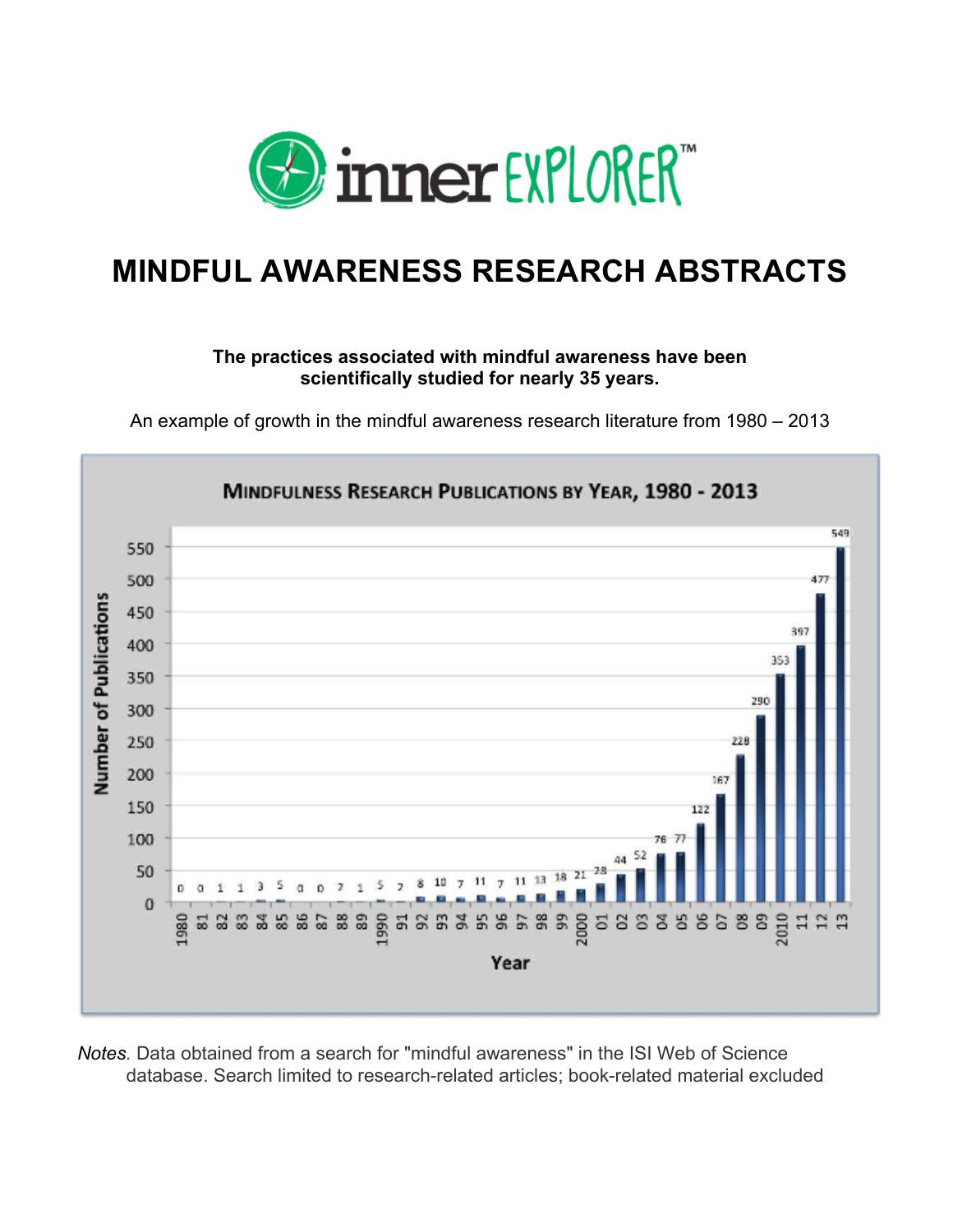Bakosh, L., Snow, R., Houlihan, J., & Tobias, J. (2015, in press). **Maximizing mindful learning: An innovative mindful awareness intervention improves elementary students' quarterly grades***. Journal of Mindfulness, DOI 10.1007/s12671-015-0387-6.*

This controlled research study was conducted in eight  $3<sup>rd</sup>$  grade classrooms to measure the effect of a 10-minute per day audio mindful-based social emotional learning (MBSEL) intervention on academic and behavior measures as well as on teaching operations. The results showed a statistically significant positive effect in reading grades, +4.8 points, and science grades, +6.6 points. Additionally, students had 50% fewer discipline events as measured by principal office referrals, with no change to curriculum since the program was run during normal transition times.

# Davidson, R. J. et al. (2012). **Contemplative practices and mental training: prospects for American education.** *Child Development Perspectives, 6*(2) 146-153.

The authors put forth that it is possible to cultivate positive qualities, to highlight a set of mental skills and socioemotional dispositions that are central to the aims of education in the 21<sup>st</sup> century. These include self-regulations skills associated with emotion and attention and prosocial dispositions such as empathy and compassion. They believe this can be accomplished through systematic contemplative practice, which changes brain structure and function to support academic success.

#### Diamond, Adele & Lee, Kathleen (2011). **Interventions shown to aid executive function: Development in children 4 to 12 years old.** *Science, 333, 959-964.*

This review looks at 6 activities used to improve executive functions (EF). It states that all successful programs involve repeated practice. In the mindful awareness group, with 7 to 9 year olds they found a significant improvement with self regulation and emotional control skills in children who had initially poorer EFs than those with initially better EFs compared with controls.

#### Flook, L. et al. (2010). **The effects of mindful awareness practices on executive function in elementary school children**, *Journal of Applied School Psychology, 26: 1, 70-95.*

These two pilot studies demonstrated that mindful awareness practices improve executive function in elementary school children. Specifically, there was improvement in self-regulatory abilities among preschool and elementary school students who participated in an 8-week modified Mindfulness Based Stress Reduction (MBSR) training program, taught in two 30-minute sessions per week. Children who were initially less well regulated showed the strongest improvements subsequent to training, as compared to children in the control group who did not receive the training.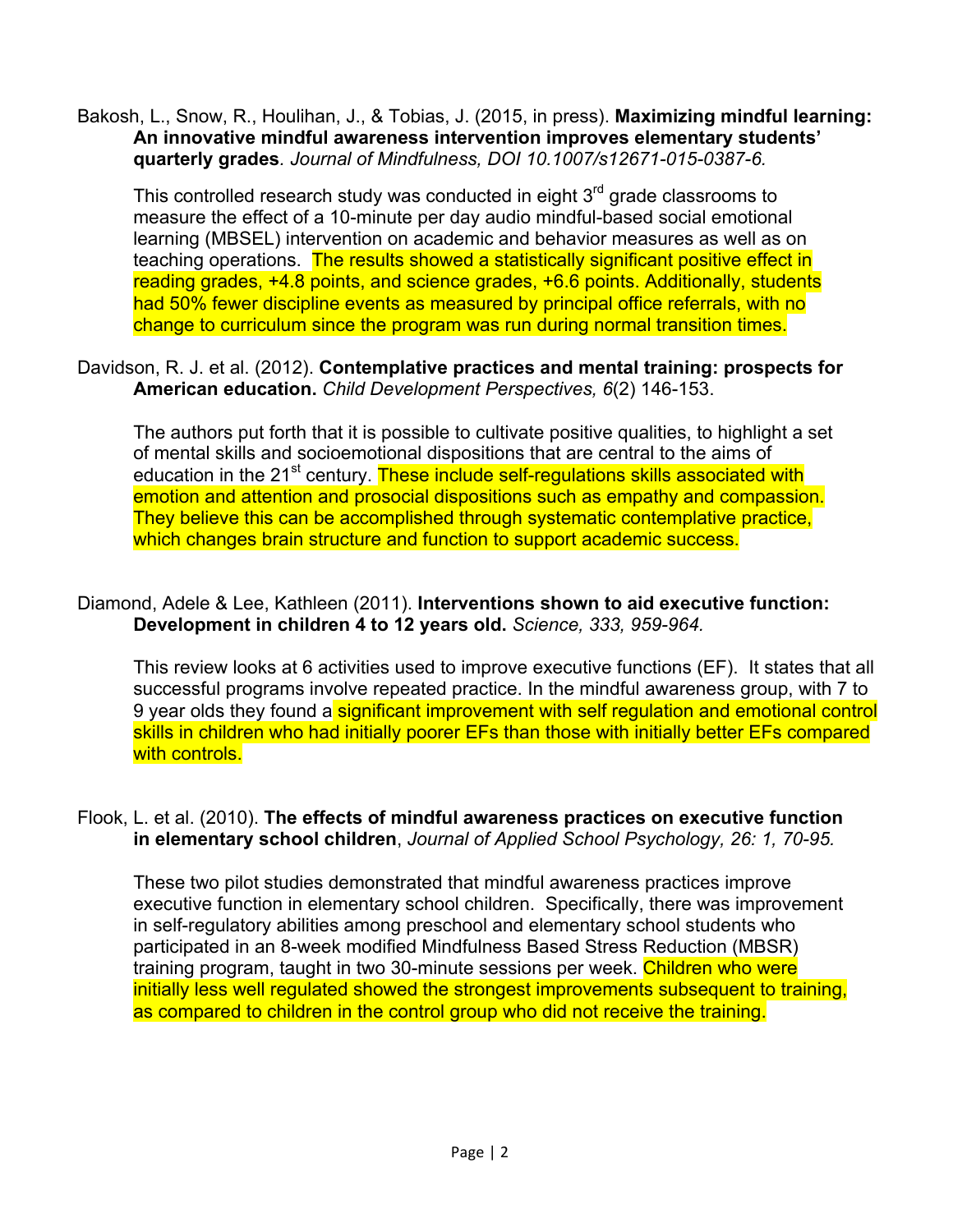## Garrison Institute (2005). **Contemplation and education: A survey of programs using contemplative techniques in K-12 educational settings: A mapping report***.* NY.

An extensive survey of mindful awareness programs currently being used throughout the United States in schools. It showed that schools are adopting secular mindful trainings because the techniques are easy to learn and help children become "more" responsive and less reactive, more focused and less distracted, [and] more calm and less stressed." While mindful awareness can produce internal benefits to kids, including fostering love and forgiveness, the report also found it can create a more positive learning environment, where kids are primed to pay attention.

## Hart, T. (2004). **Opening the Contemplative Mind in the Classroom**. *Journal of Transformative Education Vol. 2 No. 1, 28-46DOI: 10.1177/1541344603259311.*

This paper provides a comprehensive view of contemplative programs in education. Hart notes that contemporary curriculum typically "exclude a fundamental way of knowing—the contemplative—from any viable role in education in favor of a rational and empirical approach. As a result, few mainstream teachers or curriculum planners have explicitly integrated the contemplative into the classroom. Yet, "contemplative knowing has been described as fundamental to the quest for knowledge and wisdom and complementary to analytic processing". His article offers a compelling rationale for returning to the contemplative to positively impact learning and behavior.

#### Hozel, B.K, et al (2011). **Mindfulness practice leads to increases in regional brain gray matter density.** *Psychiatry Res. 191*(1), 36-43.

The authors analyzed the neural mechanisms associated with mindful awareness practice. Using MR images they compared pre and post brain scan to measure regional gray matter density. They found that those who practiced mindful awareness, compared to controls, had increases in grey matter concentration in the left hippocampus, the posterior cingulate cortex, the temporo-parietal junction and the cerebellum. This suggests that mindful awareness practices can increase brain size in regions involved in learning, memory processing, emotion regulation, self-referential processing, and perspective taking

#### Immordino-Yang, M. H., Christodoulou, J. A., & Singh, V. (2012). **Rest is not idleness: Implications of the brain's default mode for human development and education.** *Perspectives on Psychological Sciences, 7*, 352-364.

Neuroscience shows that the brain is highly active during periods of 'wakeful rest'. Neural processes in the 'default mode' (DM) increase, which is important for psychosocial functioning, mental health and cognitive abilities like reading comprehension and divergent thinking. The authors recommend mindful awareness training in schools as a way to balance the largely external attentional demands in our culture. They also suggest that some social and emotional skills are vulnerable to disruption by the overuse of technology and social media, which inhibit DM activity.